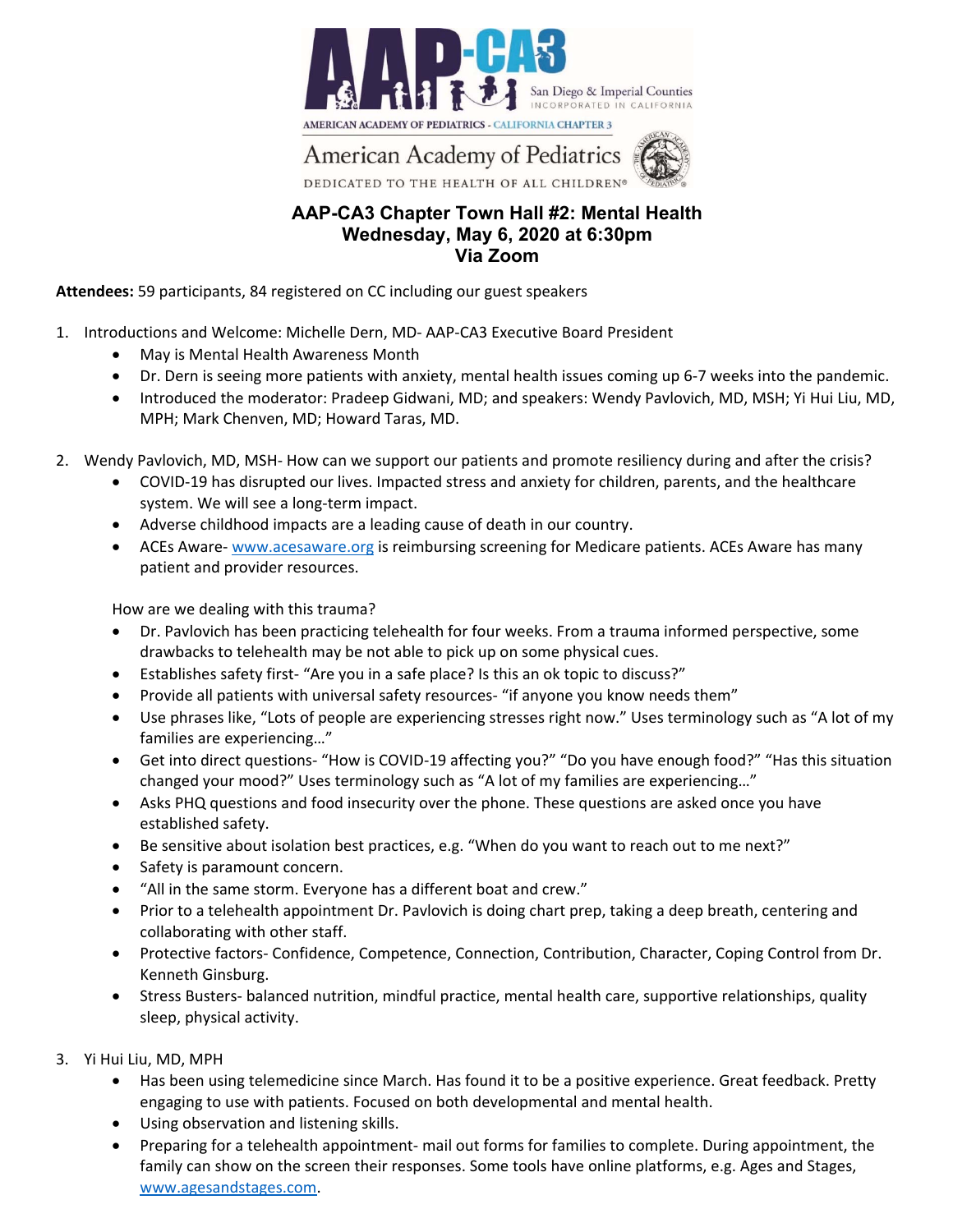- o Parents and physicians can both access the information, by sending a link to the parent.
- o Some tools have a guide specifically about how to use their tool during COVID‐19.
- o Images of ASQ screening pages can be texted.
- Interview family and discuss screening, e.g. Autism screening. Follow up telephone interview to address or another appointment.
- The Modified Checklist for Autism in Toddlers (M-CHAT), www.m-chat.org
- Developmental tools- assess child's ability using scissors to cut, throwing a ball or soft toy.
- Mental health questionnaires are available in different formats.

What do you do once you have a concern?

- A mix of in‐person and telehealth services. Some organizations are providing at home services. Some services are being incorporated into telehealth, e.g. OT, PT, Psych eval, Psychiatry.
- Telehealth has opened some access to families that may have challenges attending appointments. Parents are now forced to be more engaged with some therapies.
- San Diego Regional Center, www.sdrc.com, is using a combination of telemedicine, remote testing, program planning. Able to connect with providers doing in‐home services.

Q: How can people find ABA therapist right now?

- ABA therapists are primarily serving clients who were already actively receiving services. Contact Regional Center to get connected with a care provider for ABA therapists.
- Dr. Pavlovich-ACE identified; actual mental health, which child is expressing the stress; educating and normalizing. Safety first.
- Dr. Liu-Starting with existing patients. Both new and established patients, interesting to see them in their home environment, different experience, rich medium for these evaluations.
- 4. Mark Chenven, MD
	- SmartCare Resources: Provider Consult 858.880.6405
	- Patient & parent line: 858.956.5900
	- Mental health- psychiatry has been able to move rapidly to phone and video appointments. Tech issues, depending on bandwidth. Transition made without much discomfort.
	- Been practicing telehealth for over a decade.
	- Seeing people at home gives a different perspective, e.g. socioeconomics.
	- County funded programs are doing telehealth.
	- *Provider forum* available on Wednesdays from 12pm-1pm. To access: https://call.lifesizecloud.com/209571 pw: 1234
	- *Patient and Parents forum* available on Thursdays from 2pm‐3pm. To access: https://call.lifesizecloud.com/209471 pw: 1234
	- Enormously stressful for everyone. Being sensitive for providers and families with stay in place order continues.
	- Experience with younger kids and will typically have additional staff. Engage children with drawing pictures. Can be quite revealing.
	- Home videos from families and sent to therapists.
	- Teenagers are more challenging. You need to be present.
- 5. Howard Taras, MD- How to support kids who access special education services during home school?
	- Special Education teacher coordinates instruction with classroom teacher. Special Education teacher attends class and can pull kids out for special sessions with distanced learning.
	- Especially concerned about children with Autism not being challenged socially.
	- Problems being seen with children who have mild to moderate needs and socio/emotional issues. Parents report these children tend to be lonely and have trouble managing their feelings.
	- Parents are stressed ‐ may be between jobs, balancing multiple children and possibly sharing one computer.
	- Children with moderate to severe needs receive half an hour of contact per day. Sometimes the services are checking in with the parent.
	- Educators would love the medical field to check on families.